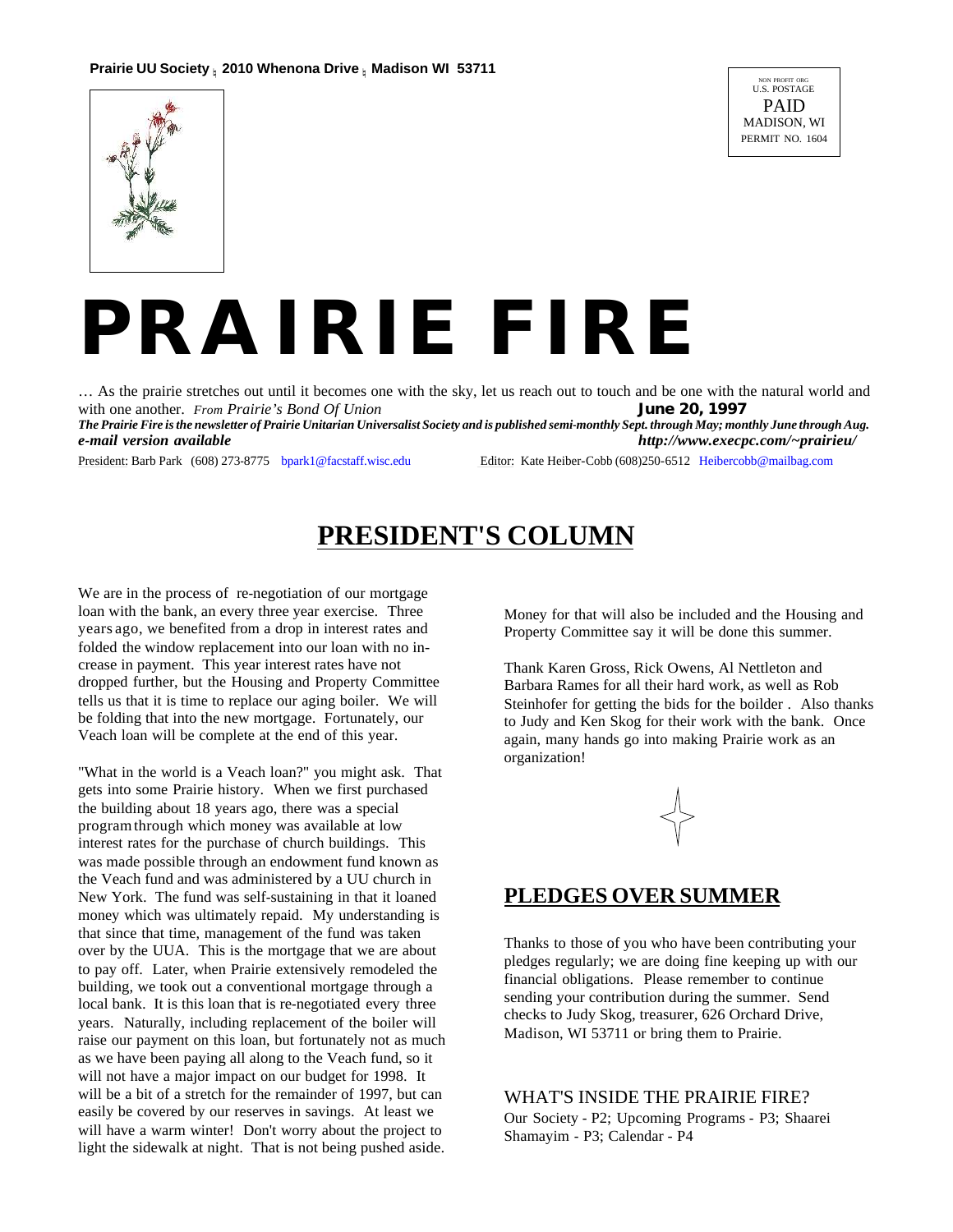# **OUR SOCIETY**

#### **PRAIRIE SEEKS RELIGIOUS ED. DIRECTOR**

Many thanks to John Brian Paprock for his past two years of service to the Prairie community as the Director of Religious Education. John Brian brought some real strengths to the position and those contributions, as well as his creativity and enthusiasm, will be missed. Best wishes to him in his future endeavors!

Because of John Brian's resignation, the Re Committee is instituting a search for a new DRE. The position is for an average of 10 hours per week and runs from August through May each year. Qualifications include experience working with children, parents and other adults; knowledge or interest in UU religious education, and leadership experience. Interested individuals should contact Anne Pryor, RE Chair, 244-7099 for further information, or Kate Heiber-Cobb, Prairie Administrator, 271-8218, for a written job description and application. The application deadline is June 30.

#### **SUMMER CHILDCARE**

Childcare will be available during the summer for children in grades 3 and younger. Members of the Prairie Youth Group will be there each Sunday to be with the younger children. Parents of children older than grade 3 will be responsible for them during the services. Those older kids are welcome to also play downstairs, but they need to report to parents if they're going to leave for the park and they need to be sure to clean up after themselves at the end of the service.

#### **The PYGS Childcare Schedule**

- June 8 Alison Owens & Emily Owens
- June 15 Ian Park & Katrina Schroeder
- June 22 Katrina Schroeder & Tara Converse
- June 29 Erica Skog
- July 13 Alison Owens & Katrina Schroeder
- July 20 Emily Owens & Alana Pryor Ackerman
- Aug 3 Tara Converse & Emily Owens
- Aug 10 Ian Park & Alana Pryor Ackerman
- Aug 17 Ian Park & Tara Converse
- Aug 24 Alison Owens & Alana Pryor Ackerman

#### **SPANISH SPEAKERS POTLUCK**

Spanish -speakers' potluck will meet next Monday Eve, July  $28<sup>th</sup>$ , at the home of Amy Schulz, 2304 So. Syene Rd. Bring a dish to pass if you can. But if you can't, come anyway - we always have plenty of food! We have many different levels of expertise, so don't worry about being "fluent". Usually we manage 1-1/2 hours of Spanish before we degenerate into English. For more info, or directions call 273-2639.

#### **GENERAL ASSEMBLY RESOLUTIONS**

Those of you who voted in the Parish Poll on April  $6<sup>th</sup>$  may like to know that the three resolutions which garnered the most votes worldwide were: 1) Supporting the United Nations, 2)Health Care Reform, and 3) Promoting Religious Tolerance by Supporting Interfaith Tolerance. The Prairie Board, on June  $9^{th}$ , voted #1 and 3 as the choices our delegates should give priority to. Nancy Graham and Pat Watkins are your delegates to the General Assembly in Phoenix on June 19-24. We hope to return to Madison with lots of good information for you.

#### **DENOMINATIONAL AFFAIRS**

Your Denominational Affairs Committee will be hard at work for you during the 1997/98 church year. Many thanks to Prairie members who volunteered to serve on the committee: Ruth Calden, Mary Mullen, Susan Prest, Nancy Schauftnagel, Rachel Siegfried, and Pat Watkins (Chair).



#### **CENTRAL MIDWEST DISTRICT MEETING**

The Central Midwest District will hold it's 1998 Annual Meeting on April 24-26 here in Madison. Save the dates and plan to attend and/or to provide home hospitality. This will be a wonderful opportunity to tune in and to be a part of the greater denomination.

#### **SALAD BAR FILM GROUP MEETS JUNE 28**

The Salad Bar Film group meets Saturday evening, June 28<sup>th</sup> at 6pm at the home of Beatrice Wright, 5418 Old Middleton Road. Please call Rosemary Dorney, 238-4382, with any questions. Bring a salad to share, and please be prompt: **FILM WILL BEGIN AT 7PM!**

#### **HOMELESS SHELTER VOLUNTEERS NEEDED**

A little of your time goes a long way providing comfort to the homeless in Madison. Sign up for a shelter shift on the fourth Monday night (7:30-10:30pm) or Tuesday morning (5-8am). Complete and simple instructions provided and volunteers always work in a group with a shelter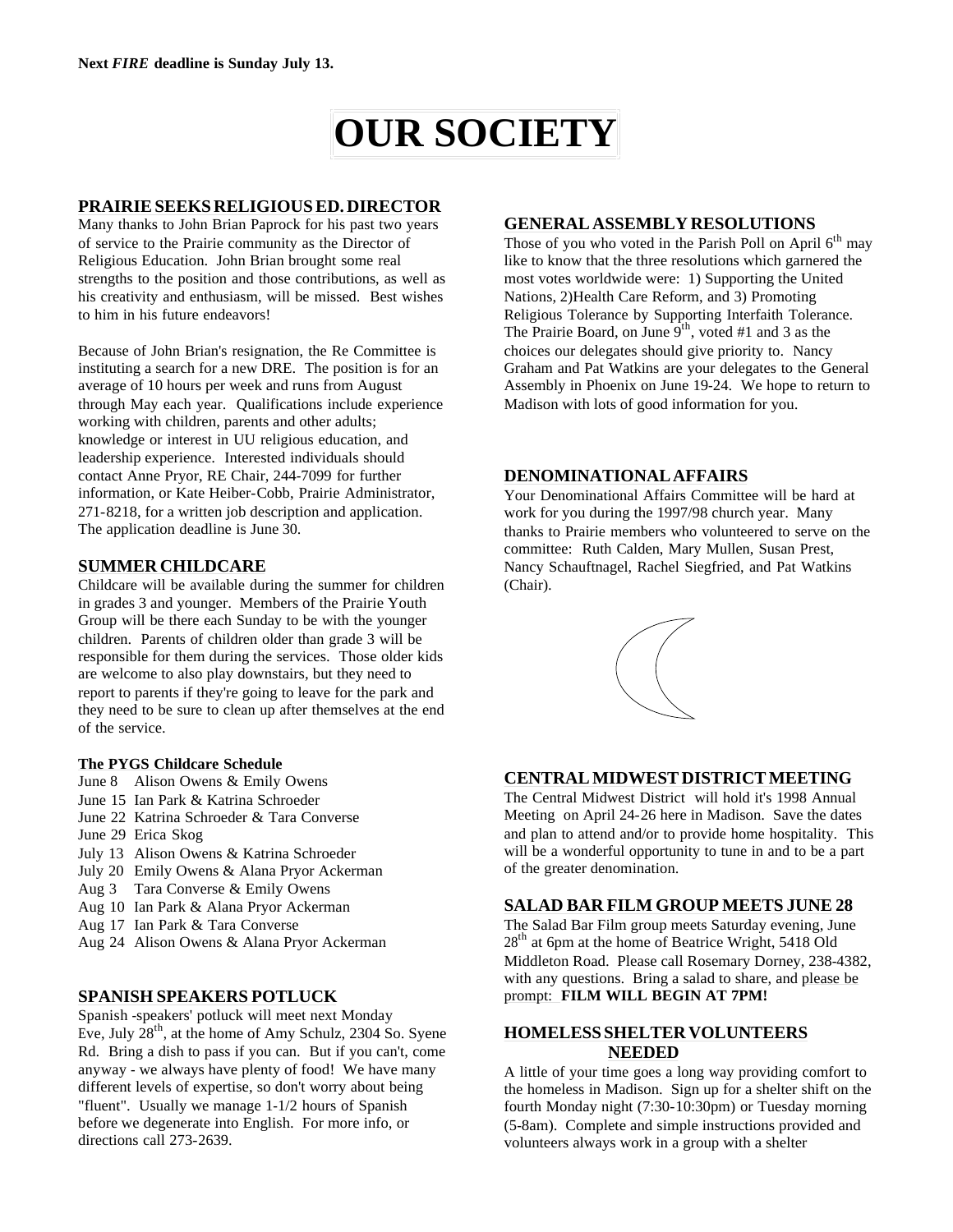# **UPCOMING PROGRAMS**

#### **June 22 The Images We Live With Part Two**

Rosemarie Lester and Nikki Bromberg will present the second part of their series on Imagesfrom biblical admonition against "craven images" to the images in the mass media that surround us daily and the images we carry within us from childhood. **Don't forget to bring slides of the images you would like to share.**

#### **June 29**

#### **An Indian Experience**

Guest speaker Joanne Seckman is part Osage Sioux and a member of the Southwest Indian Spiritual Center. Joanne was raised as a Catholic, but was exposed to both cultures. Her program will focus on why Indians call us "Wasichu", meaning "white eyes" or "blind", in the sense that linear thinking can make us blind to spiritual things that they see as important.

#### **July 6**

#### **Picnic Potluck**

#### **There will be no Sunday morning program,**

but there will be a picnic potluck at Shirley Grindrod's home (5235 Harbor Ct., Madison) at 2:30pm.and last as late as you want. Bring a dish to pass, and bring a swimsuit if you wish to swim in Lake Mendota. A grill will be available. If the weather is bad, we will picnic on the deck, so come anyway!

#### **July 13**

#### **What Drum Do You March To?**

What makes a life well lived? You are invited along with the Prairie Social Action Committee members to share your story of who or what inspires your life. Tell a tale, ballad, poem or other memory of the hero or heroine **in you.** Talk with Rob Steinhofer (221-9417) or Paula Pachiatz (273-4806) for more information or special arrangements for your participation.

#### **July 20 A Practical Experience in Conflict Transformation**

This program will introduce you to a creative group listening format for transforming conflicts within communities. We will practice the "Dialogue" method, which includes listening deeply to each other on a topic, challenging our assumptions, and eliminating traditional arguments and discussions. "Dialogue" has been shown to lead to increased understanding of each other, more creative solutions, and increased respect. Guest speaker Jody Whelden is a Certified Professional Counselor, co-founder of "The Learning Styles Group", and a member of First UU Society.

#### **July 27**

#### **Joint Program at Sauk City Freethinkers'Society, followed by potluck.**

More details to follow.

#### **Shaarei Shamayim**

**June 28** - Shabbat morning "Singin' Sabbath" service. 9:30am

**July 11** - Welcoming Shabbat and Vegetarian Potluck at the home of Stephen and Lillian Abrams, 208 Farley Ave., 238-6902, 7pm. Please RSVP by July  $8<sup>th</sup>$  so they can rent chairs. **July 19** - Shabbat morning "Talking Torah" service. 9:30am.

**July 25** - Shabbat evening service. 7:15pm. **July 26** - Learning the Chants and Song of Shabbat. 10am. Location to be announced.